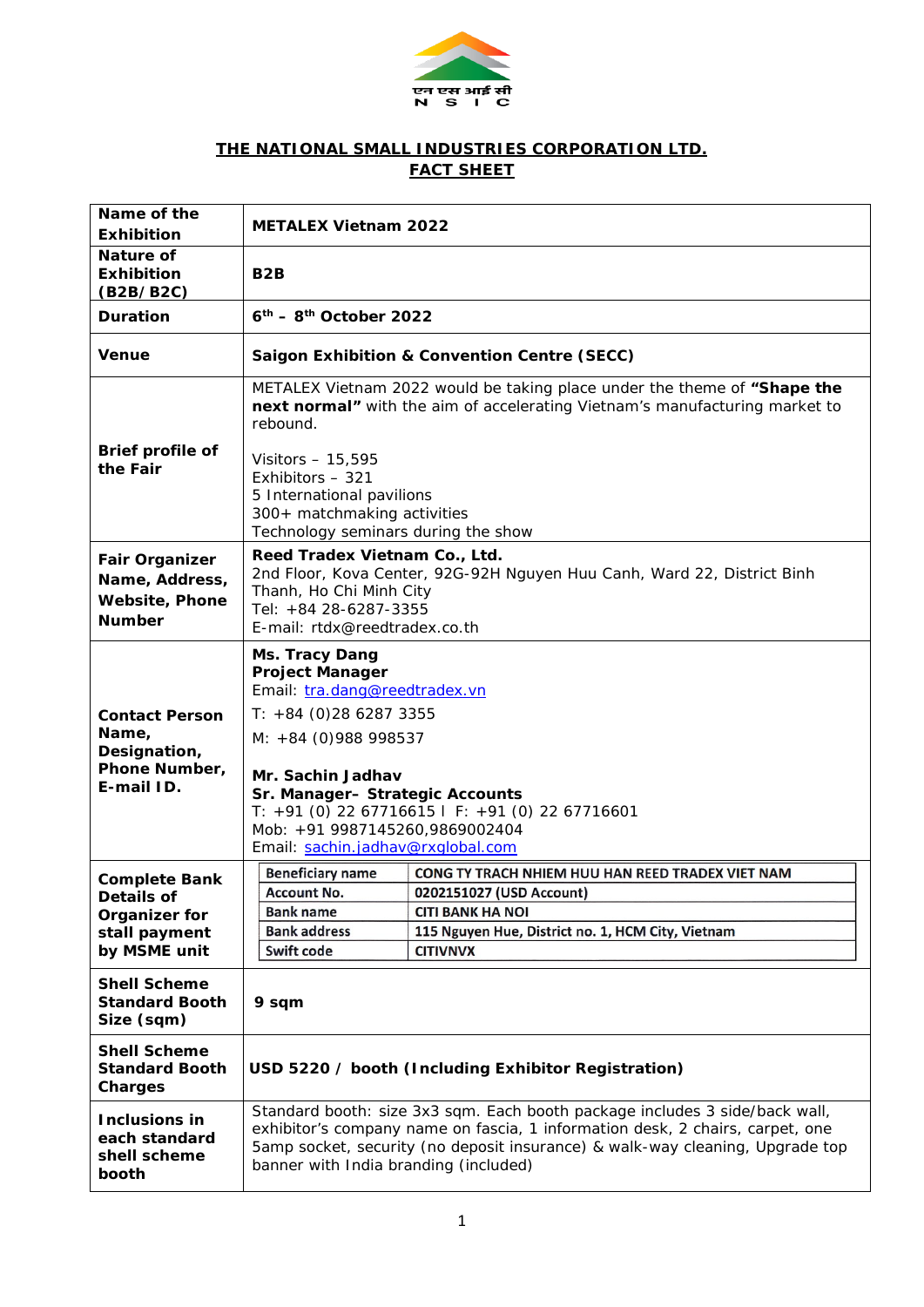|                        | Metal Machine Tool<br>٠                                                                                                                         |                   |                                |  |  |
|------------------------|-------------------------------------------------------------------------------------------------------------------------------------------------|-------------------|--------------------------------|--|--|
|                        | Sheet Metal Forming Machine                                                                                                                     |                   |                                |  |  |
|                        | Precision Measuring and Testing                                                                                                                 |                   |                                |  |  |
|                        | Machine Tool Accessory                                                                                                                          |                   |                                |  |  |
|                        | <b>Tools and Tooling</b><br>$\bullet$                                                                                                           |                   |                                |  |  |
|                        | Grinding Wheel & Abrasive<br>$\bullet$                                                                                                          |                   |                                |  |  |
| <b>Exhibit Profile</b> | Moulds & Dies                                                                                                                                   |                   |                                |  |  |
|                        | <b>Fluid Power</b><br>$\bullet$<br>Power Transmission<br>$\bullet$                                                                              |                   |                                |  |  |
|                        | Manufacturing and Process Automation<br>٠                                                                                                       |                   |                                |  |  |
|                        | Wire, Tube<br>٠                                                                                                                                 |                   |                                |  |  |
|                        | Fastener<br>٠                                                                                                                                   |                   |                                |  |  |
|                        | Controller & Computer System<br>٠                                                                                                               |                   |                                |  |  |
|                        | Welding<br>٠                                                                                                                                    |                   |                                |  |  |
|                        | Semi-products and Raw Materials<br>$\bullet$                                                                                                    |                   |                                |  |  |
| Participating          | Malaysia, Singapore, China, Thailand, Japan, Australia, Italy, Germany,                                                                         |                   |                                |  |  |
| <b>Countries</b>       | S. Korea, Taiwan, India, Russia                                                                                                                 |                   |                                |  |  |
|                        | Government Procurement Center<br>$\bullet$                                                                                                      |                   |                                |  |  |
|                        | <b>Training Center</b><br>$\bullet$                                                                                                             |                   |                                |  |  |
|                        | Army Maintenance Center<br>٠                                                                                                                    |                   |                                |  |  |
|                        | Metal Components & Products Manufacturing<br>٠                                                                                                  |                   |                                |  |  |
|                        | Manufacturing and Processing Electrical<br>٠<br><b>Electronics Manufacturing</b><br>$\bullet$                                                   |                   |                                |  |  |
|                        | Automotive, Parts Manufacturing<br>٠                                                                                                            |                   |                                |  |  |
|                        | Motor & Vehicles<br>٠                                                                                                                           |                   |                                |  |  |
|                        | Transport<br>٠                                                                                                                                  |                   |                                |  |  |
|                        | Storage & Handling<br>٠                                                                                                                         |                   |                                |  |  |
| <b>Visitor Profile</b> | Ship Building & Marine Engineering<br>٠                                                                                                         |                   |                                |  |  |
|                        | Parts & Bearing<br>$\bullet$                                                                                                                    |                   |                                |  |  |
|                        | IT & Telecommunications<br>$\bullet$                                                                                                            |                   |                                |  |  |
|                        | <b>Building &amp; Construction</b><br>٠                                                                                                         |                   |                                |  |  |
|                        | Petroleum & Petrochemical<br>$\bullet$                                                                                                          |                   |                                |  |  |
|                        | Rubber & Plastic Products Manufacturing<br>$\bullet$                                                                                            |                   |                                |  |  |
|                        | Material Testing & Inspection<br>٠                                                                                                              |                   |                                |  |  |
|                        | Engineering, Contracting Manufacturing & Turnkey Projects                                                                                       |                   |                                |  |  |
|                        | Tools<br>Mould & Dies                                                                                                                           |                   |                                |  |  |
|                        | Oil & Gas                                                                                                                                       |                   |                                |  |  |
|                        | Furniture                                                                                                                                       |                   |                                |  |  |
|                        | <b>Under IC scheme</b><br>1.                                                                                                                    |                   |                                |  |  |
|                        | MSMEs applying under IC scheme shall make the payment of USD 5220                                                                               |                   |                                |  |  |
|                        | towards stall charges directly to the fair organizer as per Bank Account                                                                        |                   |                                |  |  |
|                        | details mentioned above and submit all requisite application documents                                                                          |                   |                                |  |  |
|                        | within the timeline at the nearest NSIC field office for taking prior approval                                                                  |                   |                                |  |  |
|                        | from Ministry of MSME. If their application is approved by Ministry of<br>MSME, MSMEs can claim reimbursement after the event as per IC scheme  |                   |                                |  |  |
|                        | guidelines. If the application is not approved, units shall have to bear the                                                                    |                   |                                |  |  |
|                        | participation expenses.                                                                                                                         |                   |                                |  |  |
|                        | (Maximum stall rent reimbursement upto Rs. 3 Lakh per unit)                                                                                     |                   |                                |  |  |
|                        |                                                                                                                                                 |                   |                                |  |  |
|                        | 2.<br><b>Under SMAS scheme</b>                                                                                                                  |                   |                                |  |  |
| <b>Procedure for</b>   | SC/ST MSMEs applying under SMAS scheme shall pay full stall charges of<br><b>INR 407160/-</b> (USD 5220 @ 1USD= INR 78) as Security Deposit and |                   |                                |  |  |
| Application            | submit all requisite application documents within the timeline at the                                                                           |                   |                                |  |  |
|                        | nearest NSIC field office for taking prior approval from Ministry of MSME.                                                                      |                   |                                |  |  |
|                        | The Security Deposit shall be refunded to SC/ST unit if its application is not                                                                  |                   |                                |  |  |
|                        | approved or when the approved unit participates in the exhibition duly                                                                          |                   |                                |  |  |
|                        | complying with the guidelines and submits the requisite claim documents &                                                                       |                   |                                |  |  |
|                        | feedback report post event. If an approved SC/ST unit fails to participate                                                                      |                   |                                |  |  |
|                        | after the stall charges on its behalf are paid to the organizer, the security                                                                   |                   |                                |  |  |
|                        | deposit shall be forfeited.                                                                                                                     | Micro SC/ST unit  |                                |  |  |
|                        | Maximum Budgetary<br>support per unit                                                                                                           | Small SC/ST unit  | INR 3.00 Lakh<br>INR 2.50 Lakh |  |  |
|                        | (inclusive of stall rent,                                                                                                                       |                   |                                |  |  |
|                        | airfare, freight & DA)                                                                                                                          | Medium SC/ST unit | INR 1.50 Lakh                  |  |  |